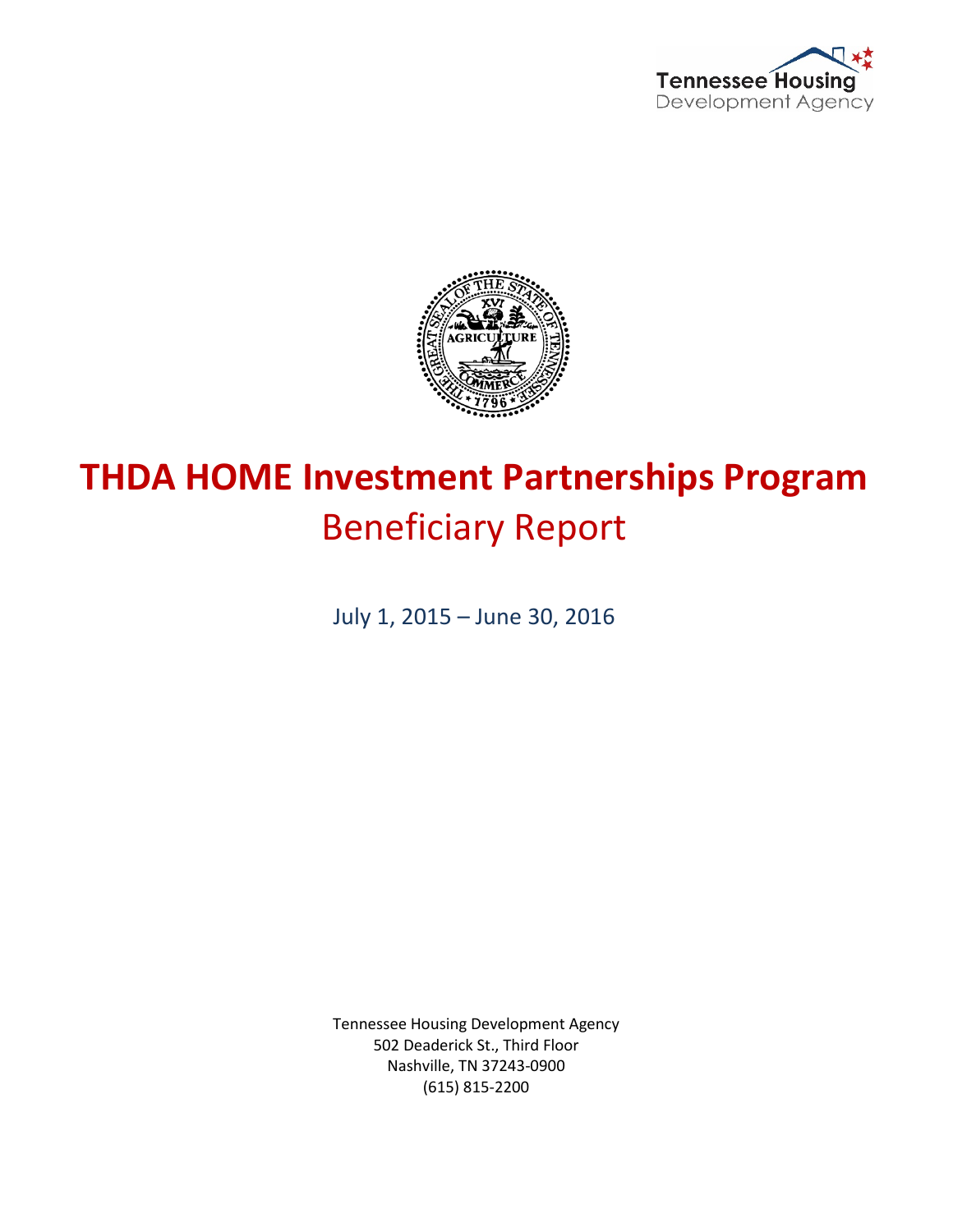

#### Tennessee Housing Development Agency (THDA)

As the State's housing finance agency, the Tennessee Housing Development Agency (THDA) is a self-sufficient, publicly accountable entity of the State of Tennessee. Our purpose is to meaningfully expand affordable housing opportunities for Tennesseans.

More information about THDA programs can be found online at www.thda.org.

502 Deaderick St., Third Floor Nashville, TN 37243-0900 (615) 815-2200

Prepared by Ceagus Clark, Research and Planning Division

*Leading Tennessee Home by creating safe, sound, affordable housing opportunities.*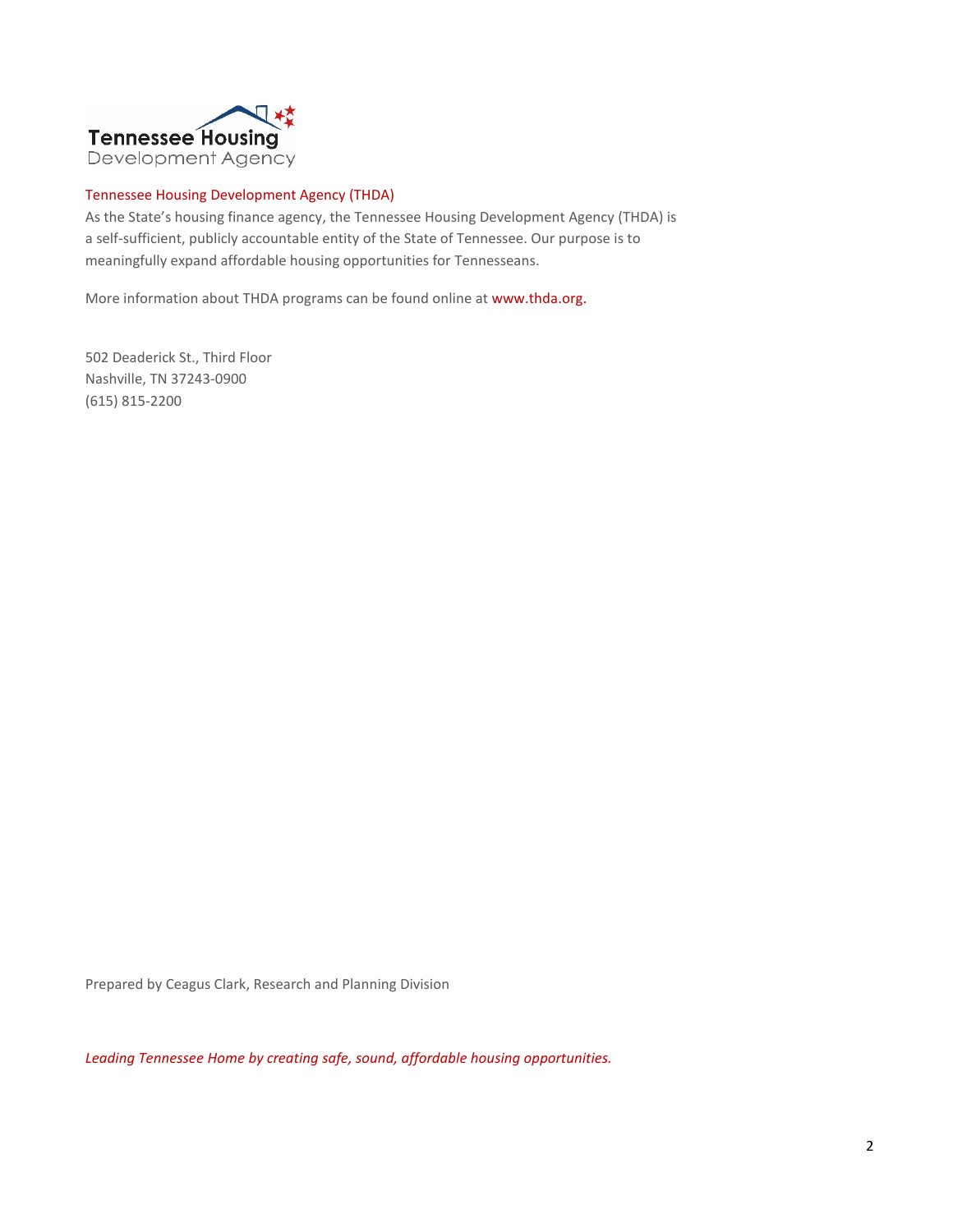# **Tables, Charts and Maps**

| Map 1    |                                                                                      |  |
|----------|--------------------------------------------------------------------------------------|--|
| Chart 1  | Annual Federal Allocations for the State of Tennessee's HOME Program, 2006-2016  7   |  |
| Table 1  | Annual Allocations for the State of Tennessee's HOME Program, 2010-2016              |  |
| Table 2  |                                                                                      |  |
| Table 3  |                                                                                      |  |
| Table 4  | HOME Projects Completed during FY 2015-16 by Activity Type and Program Year 9        |  |
| Table 5  | Cumulative HOME Projects Completed by Activity Type and Program Year 10              |  |
| Table 6  | HOME Activities Completed in FY 2015-16 by Grand Division and Program Year11         |  |
| Table 7  | Cumulative HOME Activities Completed by Grand Division and Program Year  11          |  |
| Table 8  | Household Size of HOME Beneficiaries in FY 2015-16 by Household Type  12             |  |
| Table 9  | Cumulative Data on Household Size of HOME Beneficiaries by Household Type  12        |  |
| Table 10 | Distribution of HOME Program Beneficiaries in FY 2015-16 by Income 13                |  |
| Table 11 | Cumulative Distribution of HOME Program Beneficiaries by Income 13                   |  |
| Table 12 | Distribution of HOME Program Beneficiaries in FY 2015-16 by Tenant Type & Income  13 |  |
| Table 13 | Cumulative Distribution of HOME Program Beneficiaries by Tenant Type & Income  14    |  |
| Table 14 |                                                                                      |  |
| Table 15 |                                                                                      |  |
|          |                                                                                      |  |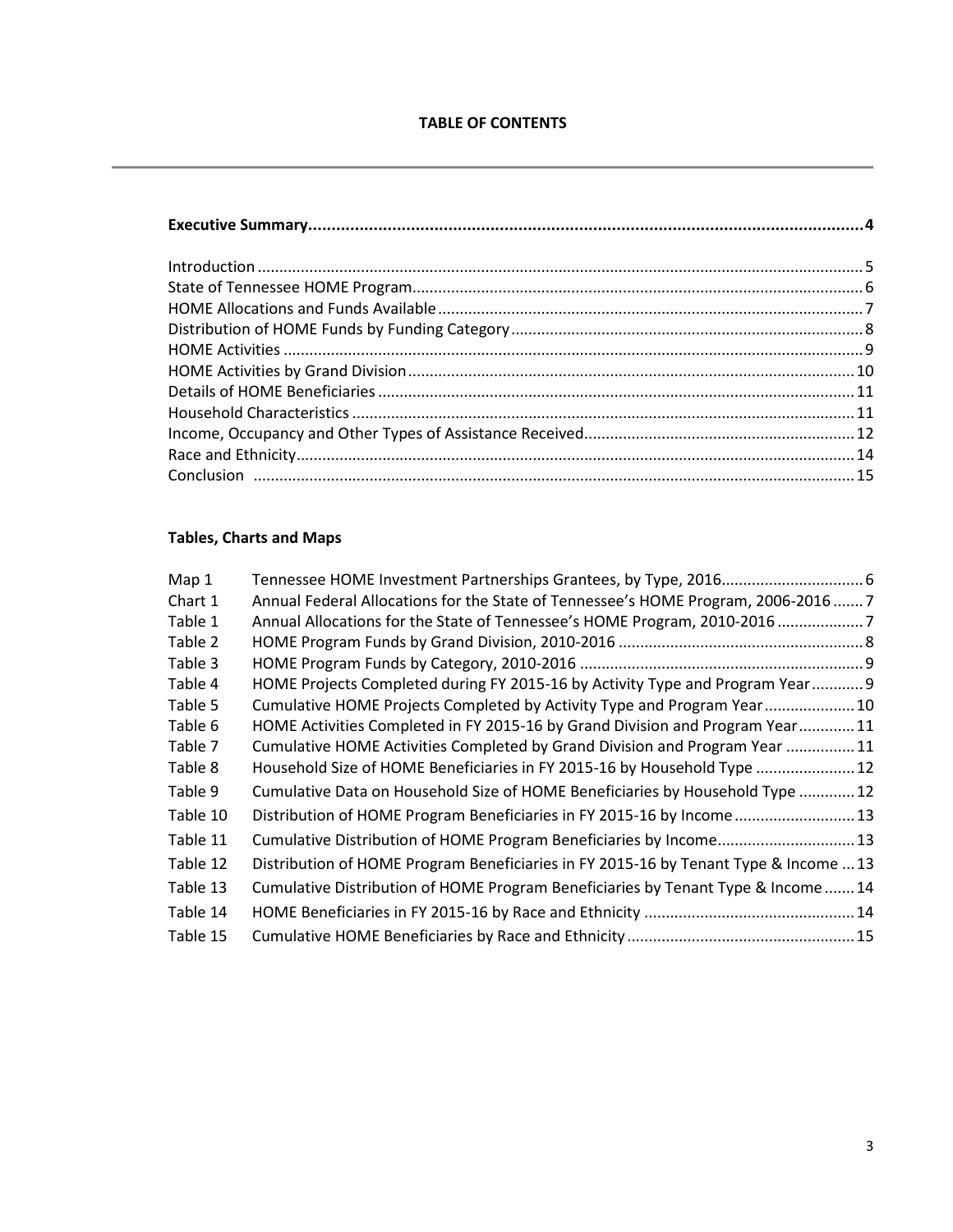## **2015 - 2016 HOME Beneficiary Report Executive Summary**

The 2015 - 2016 HOME Beneficiary Report provides information regarding HOME allocations received by the State of Tennessee, the activities completed with HOME funding, and the households served by the HOME Program from July 1, 2015 through June 30, 2016.

General Data:

- Tennessee received an allocation of \$9,599,859 in 2016, which is a 6.4 percent increase from the 2015 allocation of \$8,984,790 and a five percent decrease from the 2014 allocation of \$10,096,577.
- In total, THDA distributed \$16,683,138 in program funds during FY 2015-16. This included \$14,282,052 in funds from Program Years 2012 and 2013 in the Urban and Rural rounds. THDA also distributed \$1,292,500 of Community Housing Development Organization (CHDO) program funds.

## Activities Data

- In FY2015-16, 99 affordable housing units were completed using HOME allocations from program years 2011-2014. Sixty-five percent of these units (63 units) were rehabilitation projects. New construction and acquisition/rehabilitation each represented 15 percent of the completed units (15 units for each of these activities). There were six units completed with acquisition/new construction.
- Thirty-five percent of the projects were completed in East Tennessee, 36 percent of the projects were completed in Middle Tennessee, and 28 percent were completed in West Tennessee.

## Beneficiary Data:

- During FY 2015-16, 93 of the 99 households reported beneficiary data. Six units (six percent) during the reporting period were vacant. Thirty-one percent of the households reporting beneficiary data were categorized as elderly and 31 percent are single/non-elderly. The remaining 31 percent of households were a combination of Related/Single Parent, Related/Two Parent, and Other.
- Forty seven percent of the beneficiaries were very low-income households.
- Seventy-five percent of the units were owner-occupied while the remaining 19 percent were renteroccupied. There were six unoccupied units during this reporting period.
- Sixty-five percent of the beneficiaries were White, 27 percent were Black/African American, and one percent reported as Other/Multi-Race. There were no beneficiaries of Hispanic origin.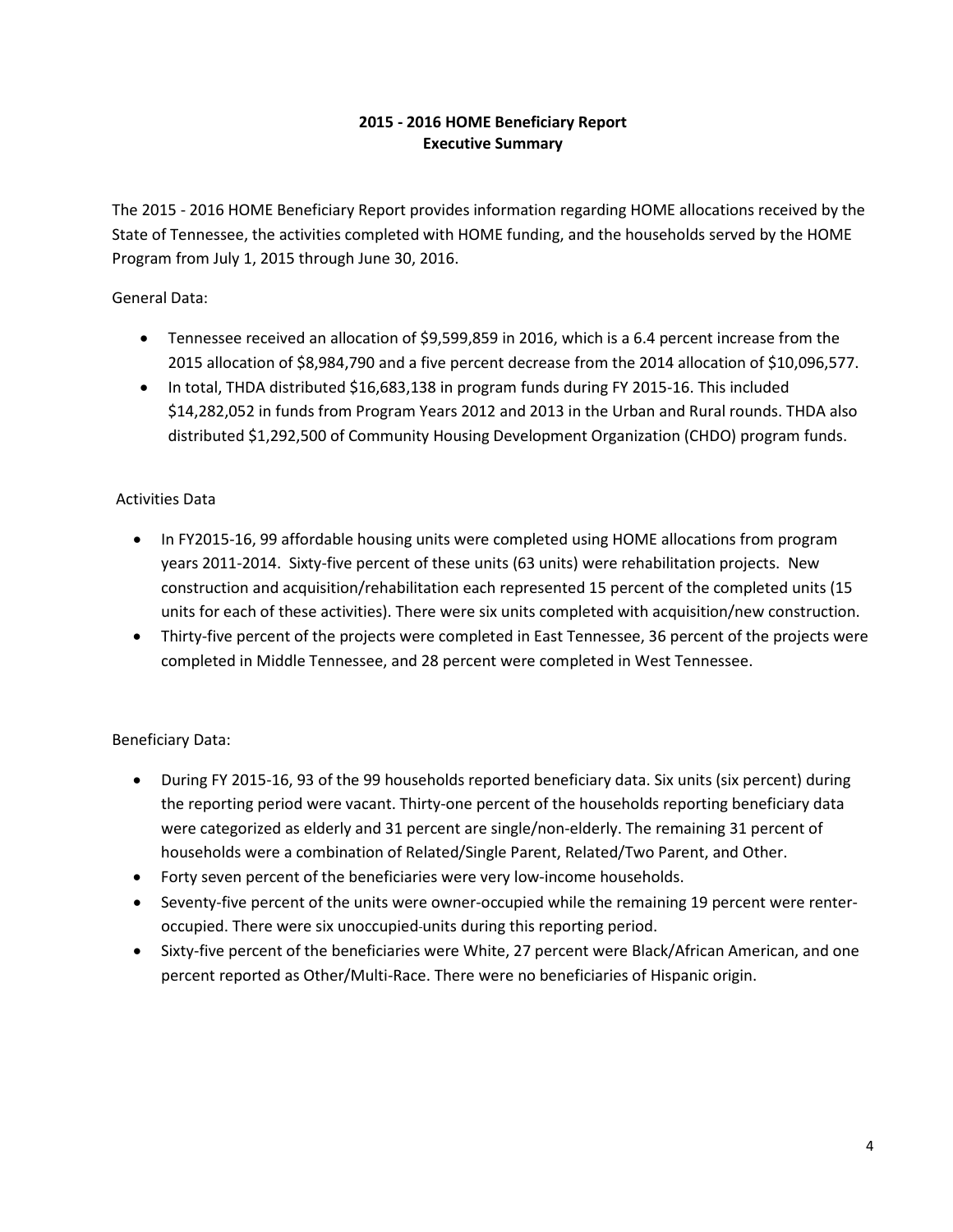#### **Introduction**

The U.S. Department of Housing and Urban Development's (HUD) HOME Investment Partnerships program is the largest federal block grant to state and local governments designed exclusively to create affordable housing for low-income households. The HOME program is implemented through state and local governments called participating jurisdictions or "PJs." PJs may be states or units of general local government, including consortia and urban counties. The Tennessee Housing Development Agency (THDA) administers the HOME program for the State of Tennessee to promote the production, preservation, and rehabilitation of housing for low-income households. During this reporting period, the State of Tennessee's HOME funds were awarded for homeowner projects through a competitive application process for cities, counties, and non-profit organizations outside of local PJs, which receive their own HOME allocations directly from HUD.

This report provides information regarding HOME allocations received by the State of Tennessee, the households served by the HOME program, and the activities completed in fiscal year 20[1](#page-4-0)5 – 2016<sup>1</sup>. HOME activities are required to be completed within four years of the date the State of Tennessee enters into a grant agreement with HUD; however, THDA limits its contracts with its sub-recipients to a three-year term. As a result, the number of completed units and the beneficiary data available for program years 2011 – 2014 are reported as of June 30, 2016 and do not represent the final number of units or total beneficiary data from projects resulting from those program years.

Funding for the HOME program increased in 2016, following a funding decrease in 2014. Tennessee received an allocation of \$9,599,859 in 2016, which is a 6.7 percent increase from the 2015 allocation of \$8,984,790 and a five percent decrease from the 2014 allocation of \$10,096,577. The State of Tennessee's HOME program has made substantial contributions to affordable housing for low-income Tennesseans. During FY 2015-16, HOME funds contributed to the completion of 99 housing units.

#### **State of Tennessee HOME Program**

The State of Tennessee's HOME funds are made available to cities, counties and non-profit organizations outside of local Participating Jurisdictions (PJs) on a competitive basis. Current PJs, which receive their own HOME funds directly from HUD include: the Northeast Tennessee/Virginia Consortium (the cities of Bristol, Johnson City, Bluff City, Kingsport, Sullivan County and Washington County, excluding the town of Jonesborough), Chattanooga, Clarksville, Jackson, Knoxville, Memphis, Nashville-Davidson, Knox County and Shelby County. Map 1 on the following page shows the State of Tennessee by jurisdiction type.

<span id="page-4-0"></span> <sup>1</sup> THDA reports HOME activities and beneficiary data based on the state's fiscal year which is also Tennessee's HUD Program Year July  $1^{st}$  through June  $30^{th}$ .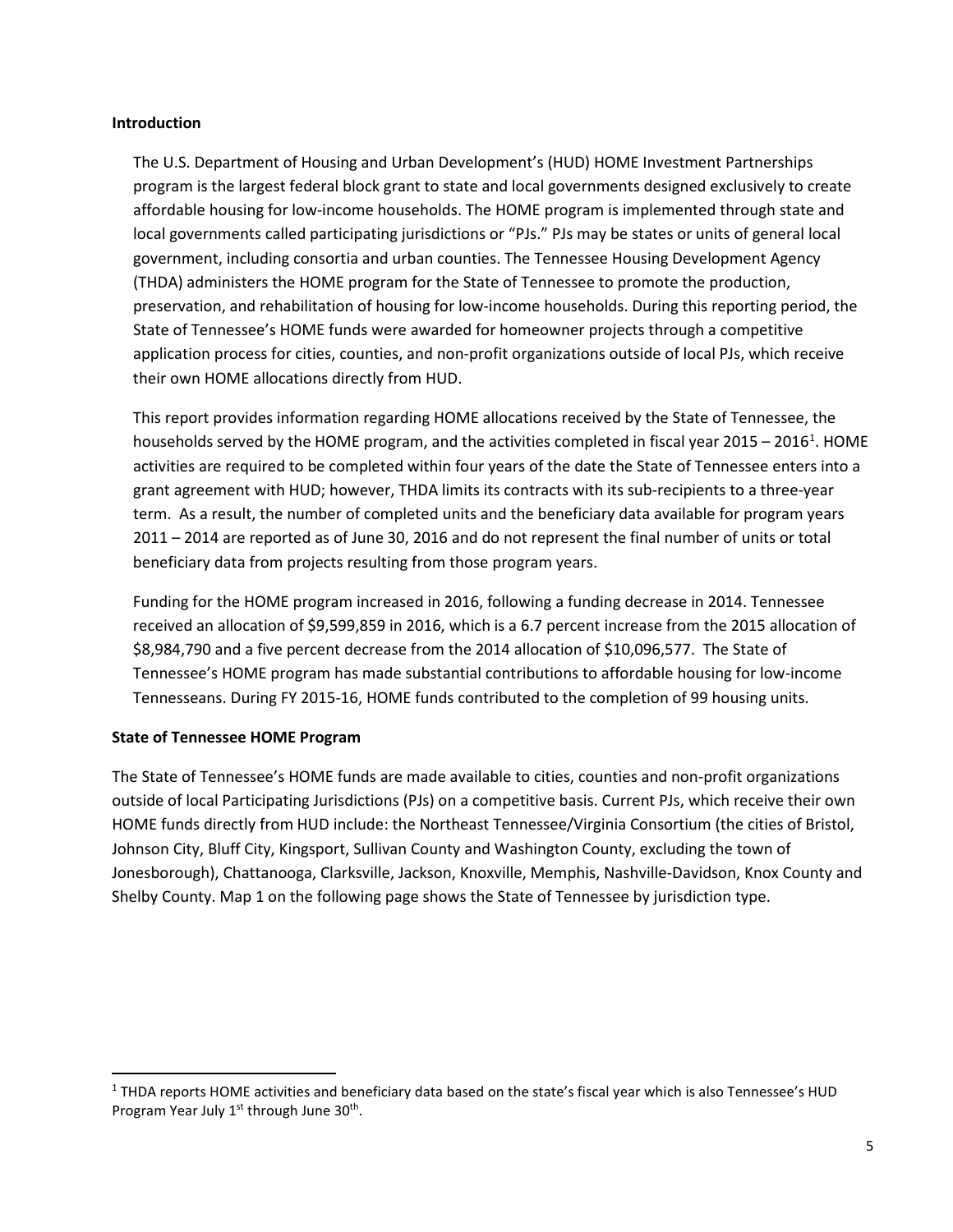#### Map 1 State of Tennessee HOME Program





| Ō | . . |  |  |  |  | 100 Miles |  |
|---|-----|--|--|--|--|-----------|--|
|   |     |  |  |  |  |           |  |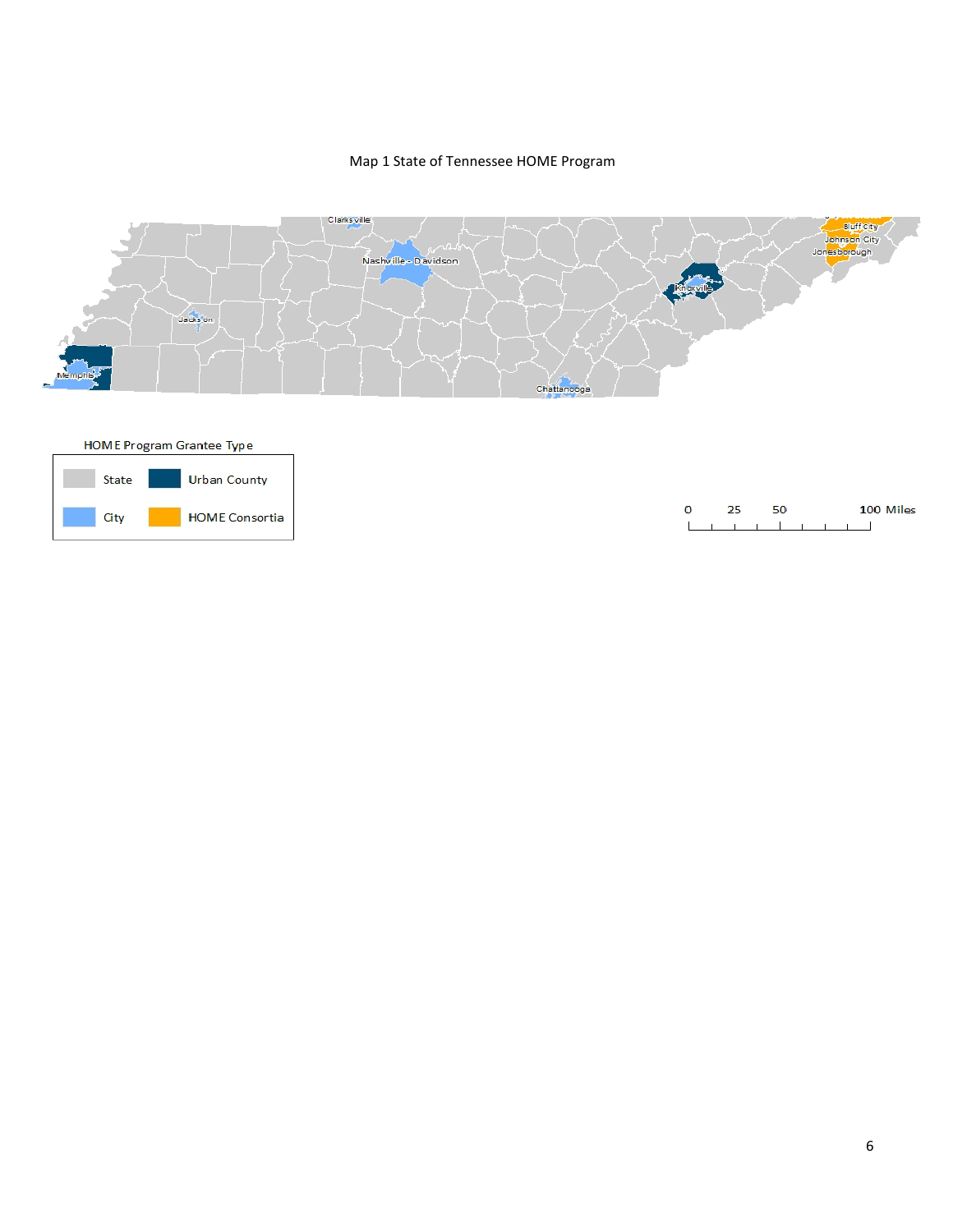#### **HOME Allocations and Funds Available**

Chart 1 shows Tennessee's federal HOME allocations for the past 10 years. Table 1 shows the federal HOME allocation for program years 2010 – 2015. The table additionally shows the year-to-year percent change in HOME funds over the reporting period. The HOME program may reallocate recaptured funds or program income from one HOME program year to the next. The "Funds Made Available" column represents the federal allocation plus any reallocated funds resulting from program income or recaptured funds at the time of this report.





*Table 1 Annual Allocations for the State of Tennessee's HOME Program, 2010-2016*

| Year | <b>Federal</b><br><b>Allocation</b> | <b>Change from</b><br><b>Previous Year's</b><br><b>Allocation</b> | <b>Funds Made</b><br><b>Available</b> | FY 2015-16<br><b>Additional</b><br><b>Units</b><br><b>Completed</b> | <b>Cumulative</b><br><b>Units</b> |
|------|-------------------------------------|-------------------------------------------------------------------|---------------------------------------|---------------------------------------------------------------------|-----------------------------------|
| 2016 | \$9,599,859                         | 6.8%                                                              | \$6,239,325                           |                                                                     |                                   |
| 2015 | \$8,984,790                         | $-11.0%$                                                          | \$10,096,577                          |                                                                     |                                   |
| 2014 | \$10,096,577                        | 6.6%                                                              | \$12,074,278                          | $\overline{2}$                                                      | 2                                 |
| 2013 | \$9,474,797                         | $-4.5%$                                                           | \$21,217,616                          | 38                                                                  | 38                                |
| 2012 | \$9,924,071                         | $-35.6%$                                                          | \$10,883,072                          | 58                                                                  | 66                                |
| 2011 | \$15,406,004                        | $-11.8%$                                                          | \$17,517,430                          | 1                                                                   | 334                               |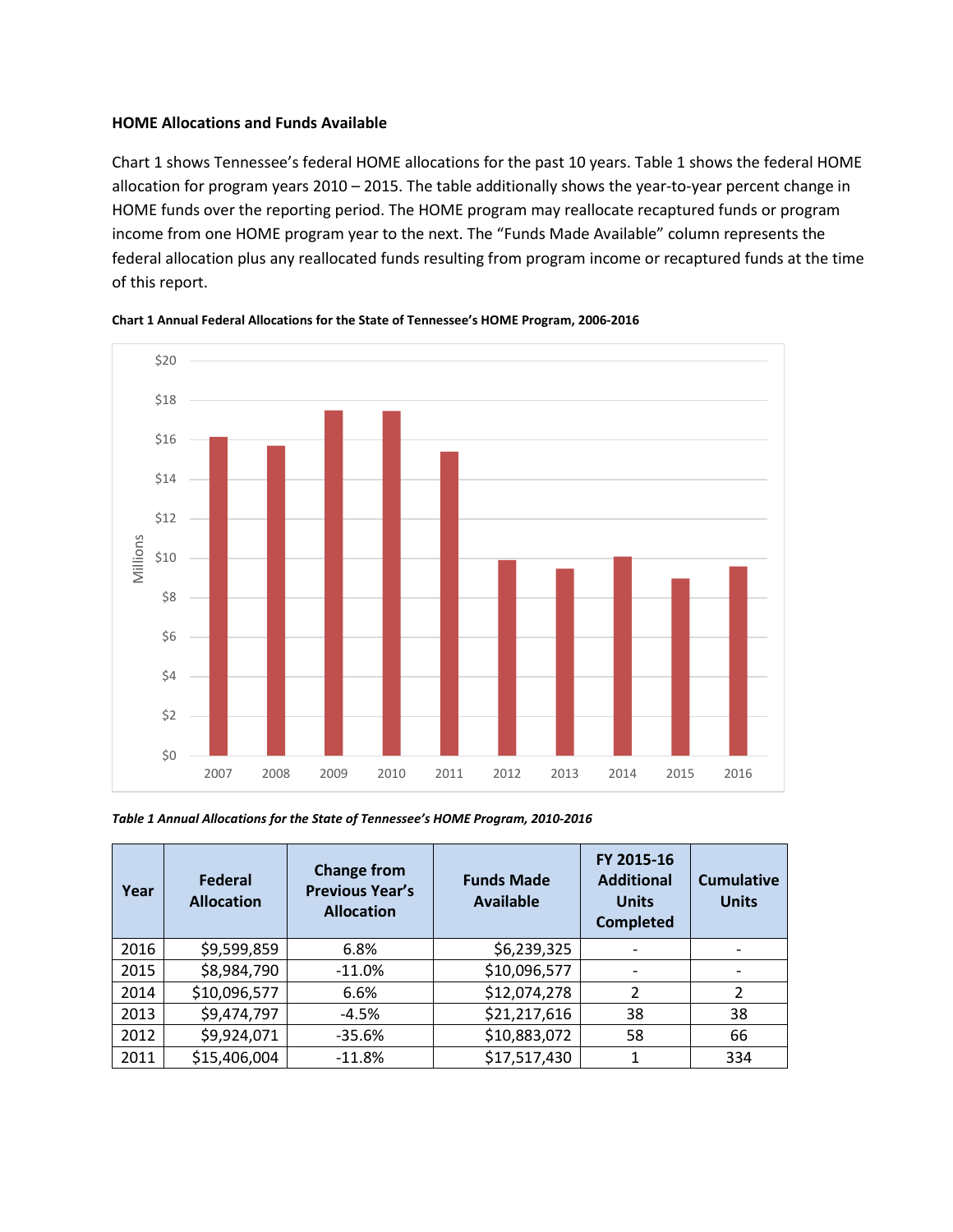The distribution of HOME funds across Tennessee's three grand divisions is represented in Table 2. During the reporting period, Middle Tennessee received 45 percent of HOME funds, followed by East Tennessee with 38 percent, then West Tennessee with 18 percent. The allocation amounts do not include funds retained for the state's administrative costs or funds that were uncommitted at the time of this report.

| Grand<br><b>Division</b> | 2011         | 2012         | 2013        | 2014         | 2015        | <b>Total</b> |
|--------------------------|--------------|--------------|-------------|--------------|-------------|--------------|
| East                     | \$6,984,123  | \$2,544,865  | \$2,949,096 | \$5,560,786  | \$3,490,220 | \$28,763,084 |
| <b>Middle</b>            | \$6,108,142  | \$4,875,000  | \$3,726,712 | \$7,896,404  | \$4,120,246 | \$33,557,878 |
| West                     | \$2,636,705  | \$3,650,256  | \$1,000,000 | \$3,225,949  | \$1,645,000 | \$14,924,691 |
| <b>Total</b>             | \$15,728,970 | \$11,070,121 | \$7,675,808 | \$16,683,139 | \$9,255,466 | \$77,245,653 |

*Table 2 HOME Program Funds Awarded by Grand Division*

#### **Distribution of HOME Funds by Funding Category**

Seventy percent of the HOME funds are distributed based on an Urban/Rural Allocation. Of these funds for the Urban/Rural allocation, 44 percent were available to urban counties and 56 percent were available to rural counties.<sup>[2](#page-7-0)</sup> Fifteen percent of the total allocation remain reserved for CHDOs and five percent are allocated for CHDO operating expenses. Ten percent of funds are used for the administration of the program by THDA and sub-grantees. Allocation policies in prior years (some of the earliest years found in this year's report) used other methods, notably a regional allocation by Development District and a set aside for Special Needs/Supportive housing.

Table 3 represents the distribution of HOME funds across each of the program categories (Regional and Urban/Rural, Special Needs and Supportive Housing Development, and CHDO) for program years 2010 – 2015. The funding amounts in the table below do not include funds retained for the state's administrative costs or funds that were uncommitted at the time of this report.

<span id="page-7-0"></span><sup>&</sup>lt;sup>2</sup> Urban counties include: Anderson, Blount, Bradley, Carter, Coffee, Dyer, Gibson, Hamilton, Hamblen Haywood, Madison, Maury, Montgomery, Putnam, Roane, Rutherford, Sumner, Unicoi, Williamson and Wilson. All other counties, excluding the PJs that receive their own HOME funds directly from HUD, are considered rural counties.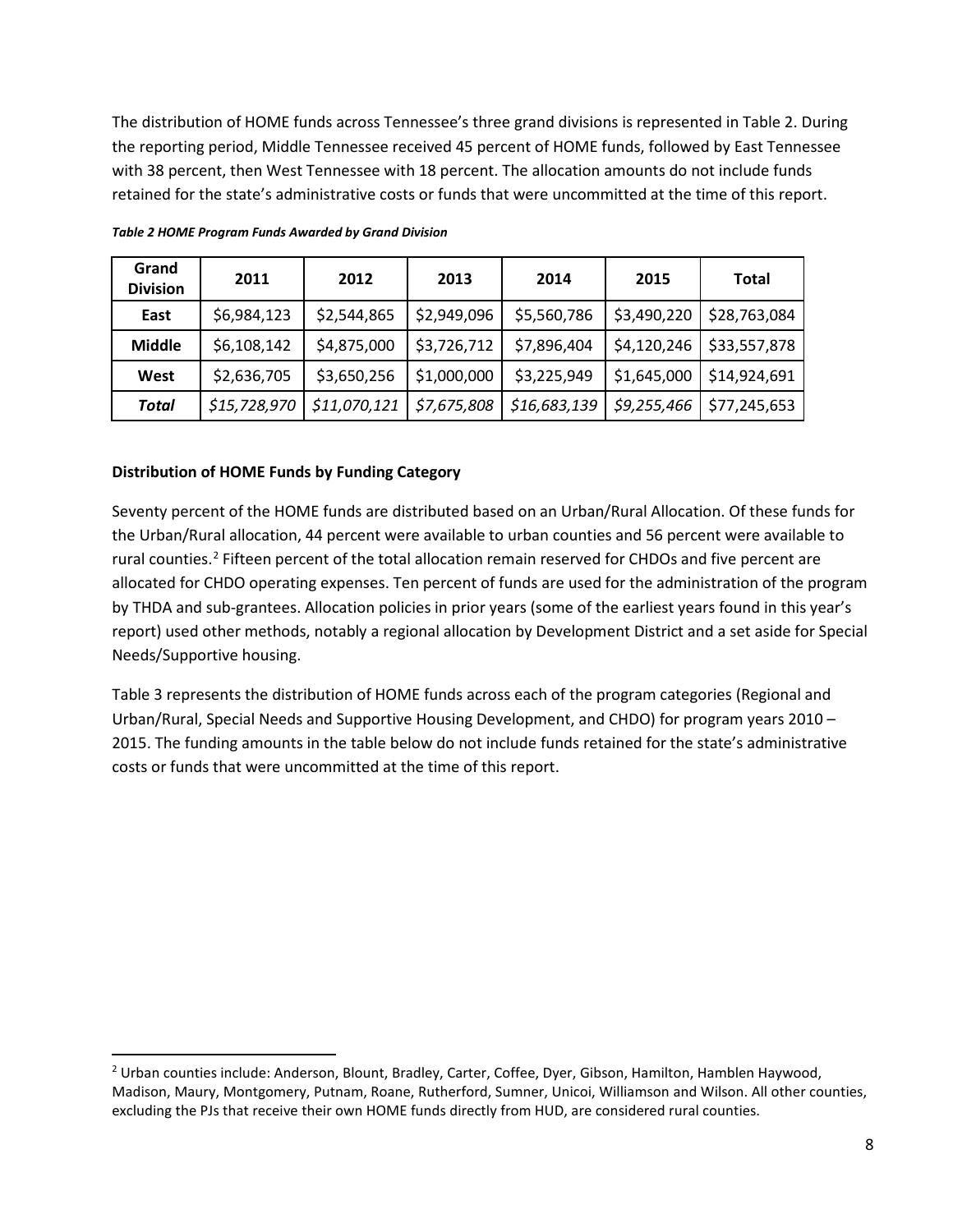*Table 3 HOME Program Funds Awarded by Category, 2010 - 2015*

| Program        | 2011         | 2012         | 2013        | 2014         | 2015        | Total        |
|----------------|--------------|--------------|-------------|--------------|-------------|--------------|
| <b>CHDO</b>    | \$2,720,368  | \$2,604,544  |             | \$1,431,172  | \$1,292,500 | \$10,692,016 |
| <b>Special</b> | \$656,249    | \$1,030,361  | <b>NA</b>   | 969,914      | ΝA          | \$4,177,620  |
| <b>Needs</b>   |              |              |             |              |             |              |
| (Supportive    |              |              |             |              |             |              |
| Housing)       |              |              |             |              |             |              |
| Urban/Rural    | \$12,352,353 | \$7,435,216  | \$7,675,808 | \$14,282,052 | \$7,962,966 | \$62,376,016 |
| (previously    |              |              |             |              |             |              |
| regional)      |              |              |             |              |             |              |
| Total          | \$15,728,970 | \$11,070,121 | \$7,675,808 | \$16,683,138 | \$9,255,466 | \$77,245,652 |

#### **HOME Activities**

The HOME program funded various activities ranging from rehabilitating single family homes and manufactured housing, to homeownership activities, to creating or improving supportive needs rental housing. Recipients of HOME funds are able to tailor the program to support the unique needs of each county. For reporting purposes, HOME activities are grouped under one of five broad categories including: rehabilitation, new construction, acquisition only, acquisition and rehabilitation, and acquisition and new construction. Table 4 shows the distribution of completed activities during FY 2015-16 and the program years from which they were originally funded. Table 5 shows the total number of activities completed with funding from each specified program year.

**Table 4 HOME Projects Completed during FY 2015-16 by Activity Type and Program Year**

| Program<br>Year | <b>Rehabilitation</b><br>Only | <b>New</b><br><b>Construction</b><br>Only | <b>Acquisition</b><br>and<br>Rehabilitation | <b>Acquisition and</b><br><b>New Construction</b> |    |
|-----------------|-------------------------------|-------------------------------------------|---------------------------------------------|---------------------------------------------------|----|
| 2011            |                               |                                           |                                             |                                                   |    |
| 2012            | 31                            |                                           | 13                                          |                                                   | 58 |
| 2013            | 31                            |                                           |                                             |                                                   | 38 |
| 2014            |                               |                                           |                                             |                                                   |    |
| <b>Total</b>    | 63                            | 15                                        |                                             |                                                   | 99 |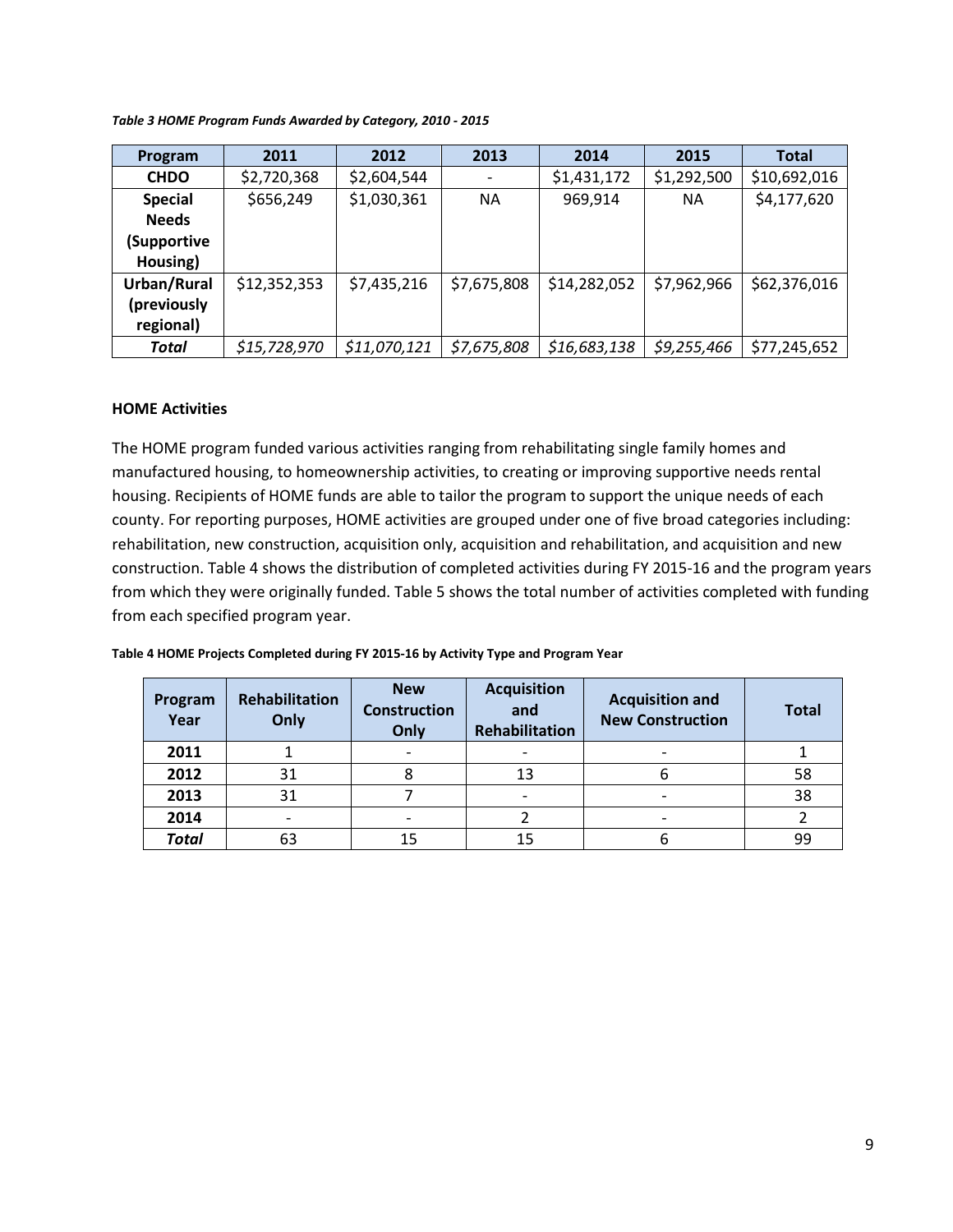#### **Table 5 Cumulative HOME Projects Completed by Activity Type and Program Year**

| Program<br>Year | <b>Rehabilitation</b><br>Only | <b>New</b><br><b>Construction</b><br>Only | <b>Acquisition</b><br>Only | <b>Acquisition</b><br>and<br><b>Rehabilitation</b> | <b>Acquisition</b><br>and New<br><b>Construction</b> | <b>Total</b>   |
|-----------------|-------------------------------|-------------------------------------------|----------------------------|----------------------------------------------------|------------------------------------------------------|----------------|
| 2011            | 245                           | 37                                        | 26                         | 17                                                 | 9                                                    | 334            |
| 2012            | 31                            | 9                                         |                            | 19                                                 | 6                                                    | 66             |
| 2013            | 31                            |                                           |                            |                                                    |                                                      | 38             |
| 2014            |                               |                                           |                            | 2                                                  |                                                      | $\overline{2}$ |
| Grand           |                               |                                           |                            |                                                    |                                                      |                |
| <b>Total</b>    | 307                           | 53                                        | 27                         | 38                                                 | 15                                                   | 440            |

### *Rehabilitation*

A total of 63 rehabilitation only projects were completed during FY 2015-16. These units account for 64 percent of all projects completed during the reporting period. All of the 63 rehabilitation projects completed were homeowner rehabilitation projects.

## *New Construction*

A total of 15 new construction only projects were completed during FY 2015-16. These units account for 15 percent of all projects. Nine of the new construction projects completed were homeownership units while the remaining six are vacant.

## *Acquisition Only*

There were no acquisition and new construction projects completed during FY 2015-16.

## *Acquisition and Rehabilitation*

Fifteen acquisition and rehabilitation projects were completed during FY 2015-16. These units account for 15 percent of all projects. 13 of the acquisition and rehabilitation projects were rental projects and two accounted for homeownership projects.

## *Acquisition and New Construction*

There were six acquisition and new construction projects completed during FY 2015-16. All of the acquisition and New Construction projects were rental projects.

## **HOME Activities by Grand Division**

During FY 2015-16, 99 units were completed with the majority of completed HOME activities taking place in East and Middle Tennessee. Of the total units completed, 34 percent occurred in East Tennessee, 40 percent occurred in Middle Tennessee and 26 percent took place in West Tennessee. Table 6 shows the completed units in FY 2015-16 by grand division.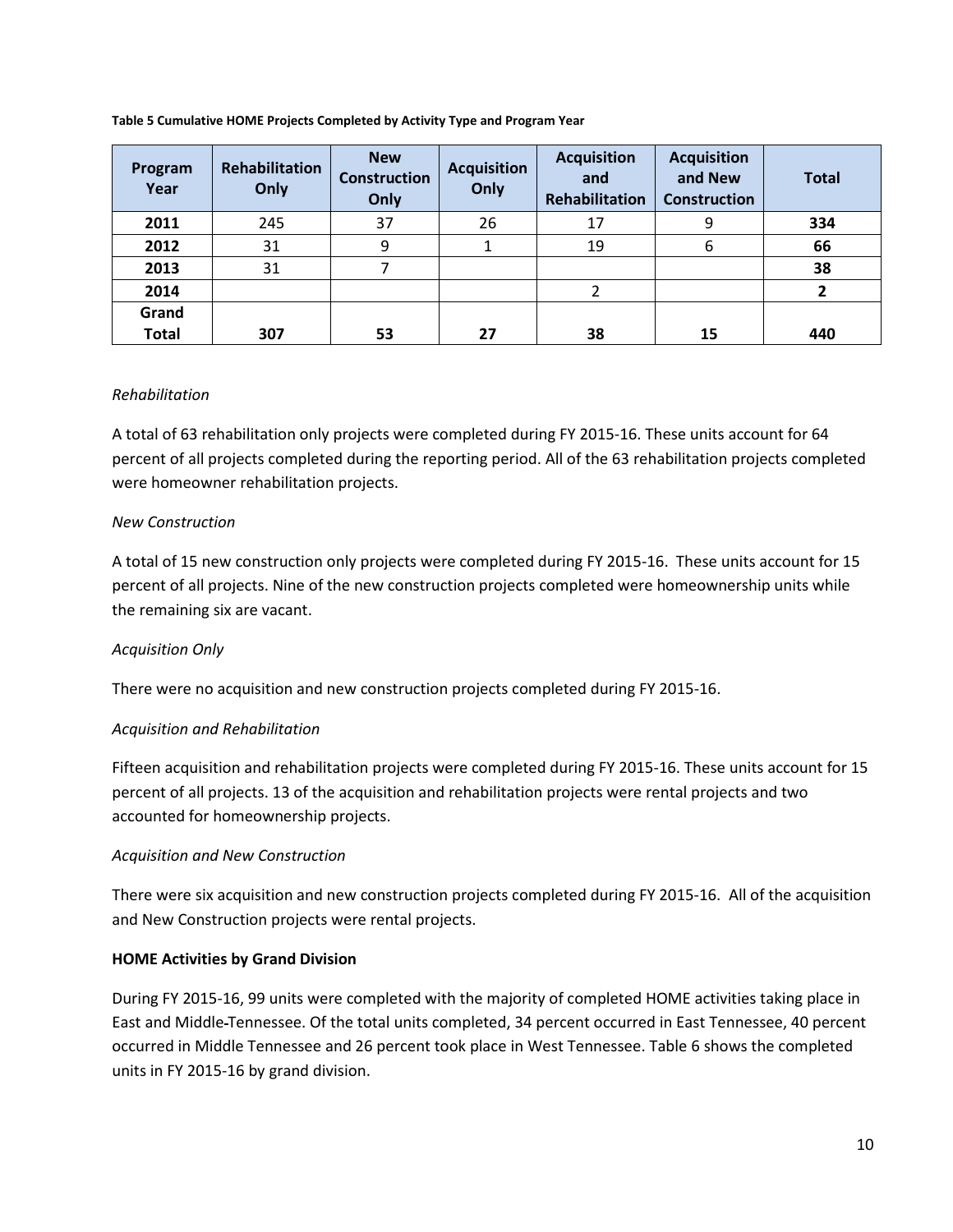**Table 6 HOME Activities Completed in FY 2015-16 by Grand Division and Program Year***[3](#page-10-0)*

| Grand<br><b>Division</b> | 2011 | 2012 | 2013 | 2014 | <b>Grand Total</b> |
|--------------------------|------|------|------|------|--------------------|
| East                     |      | 18   | 17   |      | 35                 |
| <b>Middle</b>            |      | 16   | 18   | າ    | 36                 |
| West                     |      | 24   | 3    |      | 28                 |
| <b>Total</b>             |      | 58   | 38   |      | 99                 |

Table 7 shows the cumulative total activities completed from each program year that remained active during the reporting period and in each of the grand divisions.

| Table 7 Cumulative HOME Activities Completed by Grand Division and Program Year |  |  |  |
|---------------------------------------------------------------------------------|--|--|--|
|                                                                                 |  |  |  |

| <b>Grand Division</b> | 2011 | 2012 | 2013 | 2014 | <b>Total</b> |
|-----------------------|------|------|------|------|--------------|
|                       | 131  | 16   | 17   |      | 164          |
| М                     | 107  | 19   | 18   |      | 146          |
| W                     | 39   | 21   |      |      | 63           |
| <b>Total</b>          | 277  | 56   | 38   |      | 440          |

#### **Details of HOME Beneficiaries**

During FY 2015-16, 99 households were assisted with the State of Tennessee's HOME funds. Six of the 99 completed units during FY 2015-16 were reported as vacant; therefore, beneficiary data is only applicable for the 93 occupied units. Beneficiaries of HOME funds must be low- or very low-income households.<sup>[4](#page-10-1)</sup> THDA provides income determination guidelines to grantees to ensure all recipients of HOME funds meet income limits. The income of HOME beneficiaries and other demographics for units completed in FY 15-16 are included in the following sections.

## **Household Characteristics**

The majority of households that received HOME assistance during the reporting period were elderly heads of households, followed closely by single, non-elderly heads of households. Cumulatively, one-person households were served more frequently than any other size of household. Together, households with a single, non-elderly and elderly head of household comprised 62 percent of HOME Beneficiaries during FY

<span id="page-10-0"></span><sup>&</sup>lt;sup>3</sup> This table shows only completed units by program year, not the total expected units. Please refer to Table 2 of this report for total funding by program year for each grand division.

<span id="page-10-1"></span><sup>&</sup>lt;sup>4</sup> Very low-income households are defined as those households whose annual income is 50 percent or less of the area median income (AMI) for the county in which the household resides. Low-income households are defined as those households whose annual income is between 50 percent and 80 percent of the AMI for the county in which the household resides.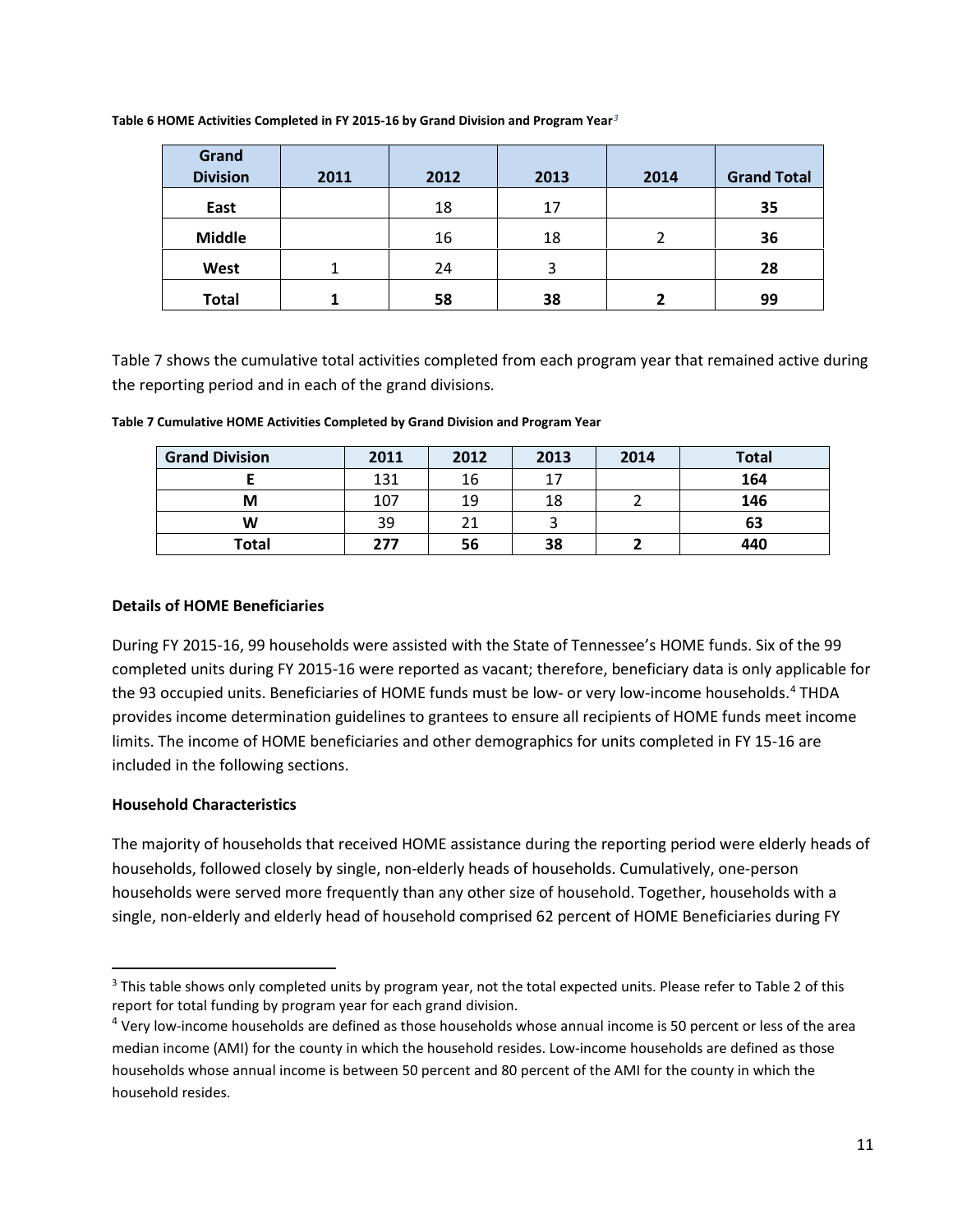2015-16. Table 8 shows the beneficiary household sizes and types for activities completed during FY 2015-16. Table 9 shows the cumulative beneficiary characteristics from all completed activities during FY 2015-16.

| Household<br><b>Size</b> | Single, Non-<br><b>Elderly</b> | <b>Elderly</b> | <b>Related /</b><br><b>Single</b><br>Parent | <b>Related /</b><br><b>Two Parent</b> | <b>Other</b> | <b>Not</b><br><b>Available</b> | Grand<br><b>Total</b> |
|--------------------------|--------------------------------|----------------|---------------------------------------------|---------------------------------------|--------------|--------------------------------|-----------------------|
| $\mathbf{1}$             | 21                             | 21             |                                             |                                       |              |                                | 42                    |
| $\mathbf{2}$             | $\overline{\mathbf{3}}$        | 6              | 4                                           | $\mathbf 1$                           | $\mathbf 1$  |                                | 15                    |
| 3                        | $\overline{2}$                 | $\overline{3}$ | $\boldsymbol{9}$                            | 5                                     | $\mathbf{1}$ |                                | 20                    |
| $\overline{\mathbf{4}}$  | $\overline{3}$                 | $\mathbf{1}$   | 3                                           | 3                                     |              |                                | 10                    |
| 5                        | $\mathbf 1$                    |                |                                             | $\overline{2}$                        |              |                                | $\overline{3}$        |
| $\boldsymbol{6}$         |                                |                |                                             | $\mathbf 1$                           |              |                                | $\mathbf 1$           |
| $\overline{\mathbf{z}}$  | $\mathbf 1$                    |                |                                             |                                       |              |                                | $\mathbf{1}$          |
| 8                        |                                |                |                                             | $\mathbf 1$                           |              |                                | $\mathbf{1}$          |
| N/A                      |                                |                |                                             |                                       |              | 6                              | 6                     |
| <b>Grand Total</b>       | 31                             | 31             | 16                                          | 13                                    | $\mathbf{2}$ | $\bf 6$                        | 99                    |

**Table 8 Household Size of HOME Beneficiaries in FY 2015-16 by Household Type**

**Table 9 Cumulative Data on Household Size of HOME Beneficiaries by Household Type**

| Household<br><b>Size</b> | Single, Non-<br><b>Elderly</b> | <b>Elderly</b> | Related /<br><b>Single</b><br>Parent | <b>Related /</b><br><b>Two Parent</b> | <b>Other</b> | N/A | <b>Grand Total</b> |
|--------------------------|--------------------------------|----------------|--------------------------------------|---------------------------------------|--------------|-----|--------------------|
| $\mathbf{1}$             | 94                             | 73             |                                      |                                       | 4            |     | 171                |
| $\overline{2}$           | 18                             | 43             | 13                                   | $\overline{2}$                        | 13           |     | 89                 |
| 3                        | 14                             | 13             | 44                                   | 13                                    | 5            |     | 89                 |
| 4                        | 9                              | 6              | 14                                   | 19                                    | 3            |     | 51                 |
| 5                        | 4                              | $\mathbf{1}$   | $\mathbf{1}$                         | 9                                     | 4            |     | 19                 |
| 6                        |                                | 1              | $\overline{2}$                       | 3                                     |              |     | 6                  |
| 7                        | $\overline{2}$                 | 1              | 1                                    |                                       |              |     | 4                  |
| 8                        |                                | $\mathbf{1}$   |                                      | 3                                     |              |     | 4                  |
| N/A                      |                                |                |                                      |                                       |              | 7   |                    |
| <b>Grand Total</b>       | 221                            | 139            | 75                                   | 49                                    | 26           | 7   | 440                |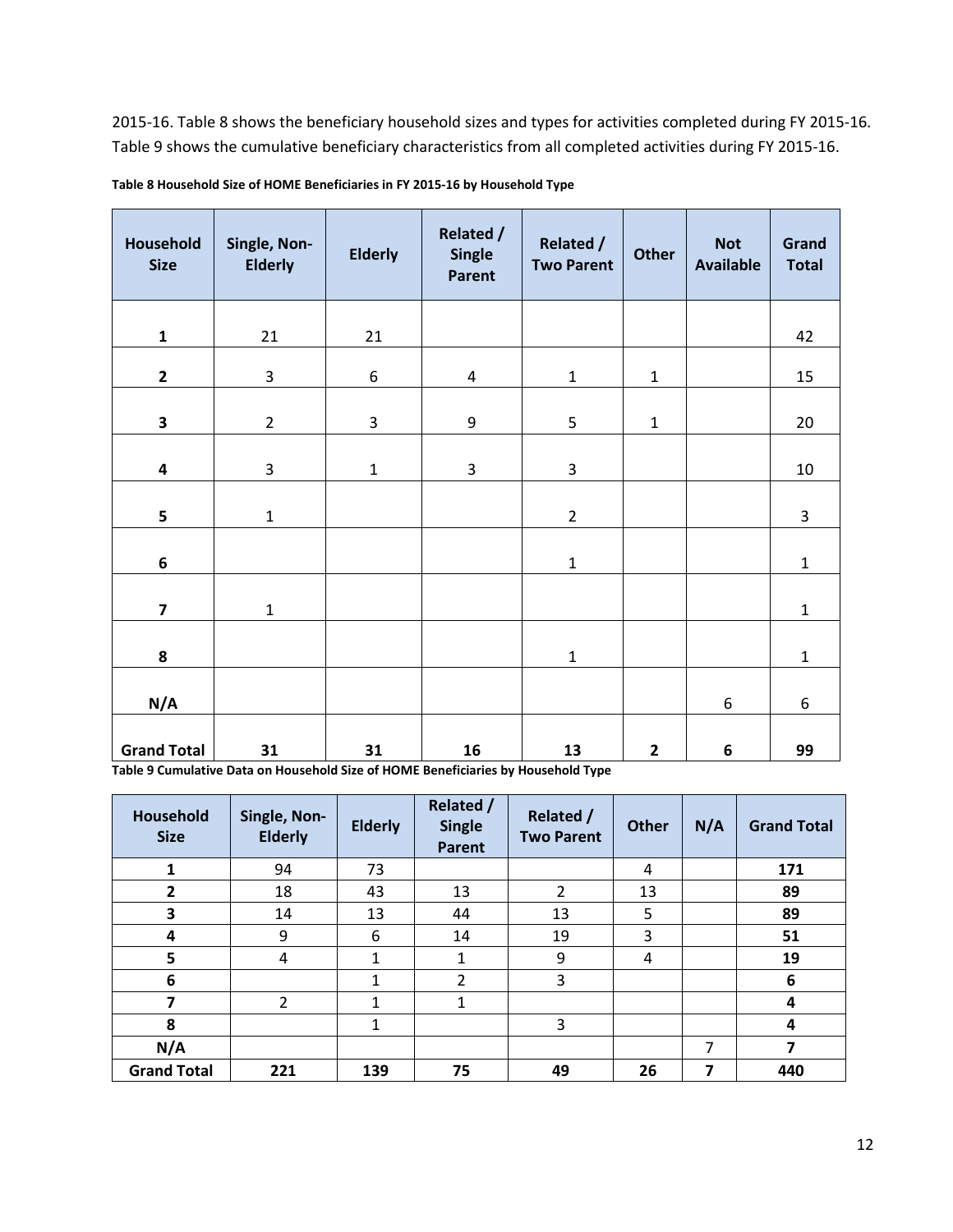### **Income, Occupancy Type and Other Forms of Assistance Received**

Out of the 93 occupied households that received HOME assistance during FY 2015-16, 47 percent were very low-income and 52 percent were low-income households. Due to vacancy, income information was not available for one percent of the units. The number of very low-income households served by the HOME program during this reporting period decreased compared to the prior year. During FY 2014-15, 66 percent of occupied households receiving HOME assistance were very low-income. Table 10 shows the number of very low- and low-income households served during FY 2015-16. Table 11 shows the cumulative total of beneficiaries served from funding from program years 2011 through 2014.

| <b>Beneficiary Income</b> | <b>Number of Households</b> | <b>Percentage of Households</b> |
|---------------------------|-----------------------------|---------------------------------|
| <b>Very Low-Income</b>    |                             | 47%                             |
| Low-Income                | 46                          | 46%                             |
| <b>Not Available</b>      |                             | 6%                              |
| Total                     | 99                          | 100%                            |

#### **Table 10 Distribution of HOME Program Beneficiaries in FY 2015-16 by Income**

**Table 11 Cumulative Distribution of HOME Program Beneficiaries by Income**

| <b>Beneficiary Income</b> | <b>Number of Households</b> | <b>Percentage of Households</b> |
|---------------------------|-----------------------------|---------------------------------|
| Very Low-Income           | 259                         | 59%                             |
| Low-Income                | 174                         | 40%                             |
| Not Available             |                             | 1%                              |
| Total                     | 440                         | 100%                            |

During FY 2015-16, 19 percent of the units created were occupied by renters and 75 percent of the units were occupied by owners. Six percent of the completed units were vacant. Forty-seven percent of renteroccupied units and owner-occupied units were occupied by very low-income households. Table 12 shows the distribution of tenant type by income level during FY 2015-16. Table 13 shows the cumulative data for units funded from program years 2011 through 2014.

**Table 12 Distribution of HOME Program Beneficiaries in FY 2015-16 by Tenant Type & Income**

| <b>Tenant Type</b> | <b>Very Low-Income</b><br><b>HHs</b> | Low-Income<br><b>HHs</b> | <b>Not Available</b> | <b>Total</b> |
|--------------------|--------------------------------------|--------------------------|----------------------|--------------|
| Renter             |                                      |                          |                      | 19           |
| Owner              | 34                                   | 40                       |                      | 74           |
| Vacant             |                                      |                          | υ                    |              |
| <b>Total</b>       |                                      | 46                       | о                    | 99           |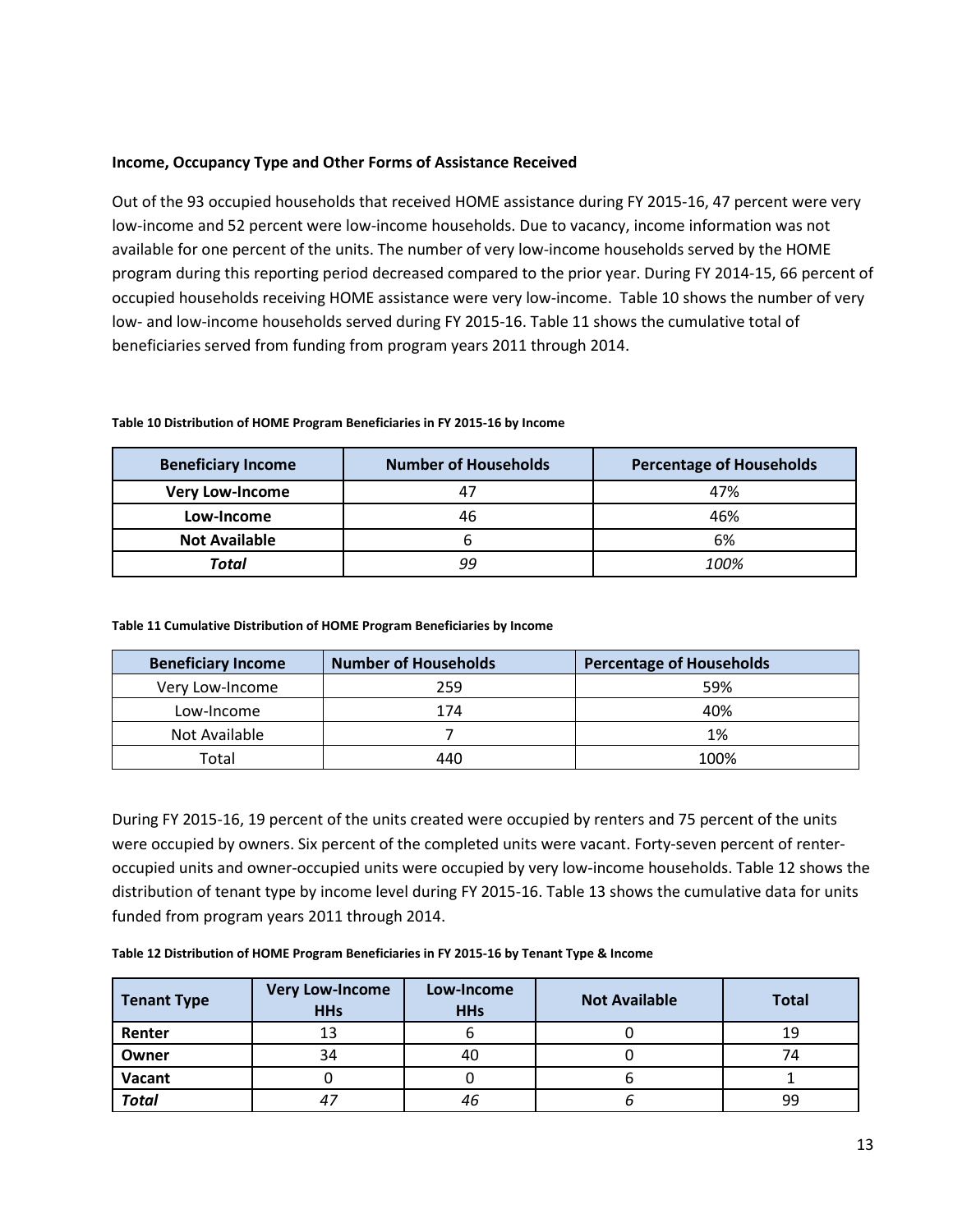| <b>Tenant Type</b> | <b>Very Low-Income HHs</b> | <b>Low-Income HHs</b> | N/A | <b>Total</b> |
|--------------------|----------------------------|-----------------------|-----|--------------|
| Renter             | 80                         | 36                    |     | 116          |
| Owner              | 179                        | 138                   |     | 317          |
| Vacant             |                            |                       | 2   |              |
| <b>Total</b>       | 210                        | 161                   | י   | 440          |

#### **Table 13 Cumulative Distribution of HOME Program Beneficiaries by Tenant Type & Income**

Both homeowner and rental assistance reported HOME program expenditure. Forms of assistance that support homeowners are not included in HOME beneficiary data. Of the 19 renter occupied units receiving HOME funds, 13 of the households did not receive any federal, state or local rental assistance. Of the six remaining renter occupied units receiving HOME funds, one unit received rental assistance through the Section 8 housing choice voucher program, and five units received other types of federal, state or local funding sources. Six units were vacant and therefore no assistance information was available.

## **Race and Ethnicity**

Race and ethnicity data for the HOME program is determined by the race and ethnicity of the head of household. The majority of the HOME beneficiaries are Non-Hispanic White, followed by Black/African American. The breakdown of HOME beneficiaries by race and ethnicity is provided in the tables below. Table 14 shows the race and ethnicity for HOME beneficiaries during FY 2015-16. Table 15 shows the cumulative race and ethnicity data for all HOME beneficiaries that were funded from program years 2011 through 2014.

| Race             |                                         |               | Percentage |
|------------------|-----------------------------------------|---------------|------------|
|                  | White                                   | 64            | 65%        |
|                  | <b>Black/African American</b>           | 27            | 27%        |
|                  | Asian                                   | 0             | 0%         |
|                  | American Indian/Alaska<br><b>Native</b> | 1             | 1%         |
|                  | <b>Other Multi-Racial</b>               | 1             | 1%         |
|                  | Vacant (no race information)            | 6             | 6%         |
|                  | <b>Total</b>                            | 99            | 100%       |
| <b>Ethnicity</b> |                                         | <b>Number</b> | Percentage |
|                  | <b>Hispanic</b>                         | 0             | 0%         |

**Table 14 HOME Beneficiaries in FY 2015-16 by Race and Ethnicity**